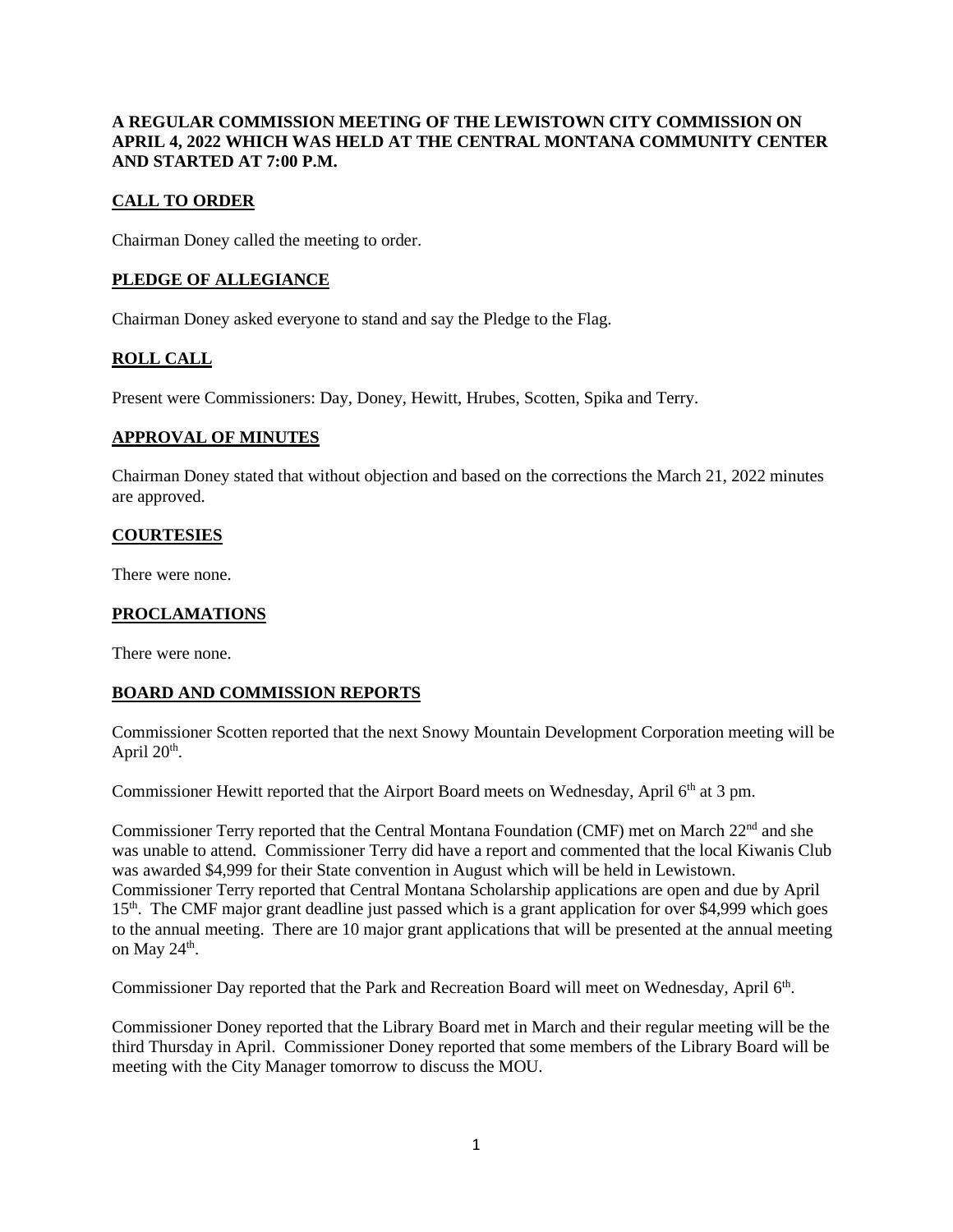## **CITY MANAGER REPORT**

City Manager Holly Phelps reported on the following issues:

Beginning April 1<sup>st</sup> trailers can be parked on City streets. There are a coupled of important items int eh ordinance. First, camp trailers may be parked on city streets from April  $1<sup>st</sup>$  to November  $1<sup>st</sup>$ , as long as, vehicular traffic is not impeded. Second, trailers still need to move every 5 days. The ordinance that addresses trailer parking and the camping ordinance was included in the Commissioner's packet with the City Managers report. The camping ordinance allows short term camping on private property inside the City limits, by permit. Both of these ordinances were passed in 2021.

The Fire Department recently put out a public service announcement on recreational fires. Each year the department receives a lot of concerns and questions regarding what is and is not allowed. This ordinance was included in the Commissioners packet.

The Pubic Works department is in the process of performing hydrant flow tests. The results of these tests provide both the public works and fire department valuable information on the water system and hydrant protection. This also helps in the planning of future developments.

Spring is a very busy season for the City. Each summer we try and hire approximately 60 seasonal employees. These employees help maintain our parks, trails, cemetery, streets and help run the pool. Seasonal employees have also helped out at the Library and in the water and sewer departments. The City is currently advertising for the seasonal pool staff. The other positions will be opened later this month. All City openings are advertised with job service.

Last week the City received notice from MMIA, regarding coverage changes affecting Libraries and Library Boards. The information is attached to the City Manager report. The City will need to let MMIA know by May  $16<sup>th</sup>$  if they intent on seeking coverage for the public library through their endorsement process. The City Manager has two meetings scheduled with the Library board to continue discussing the MOU and their plans for Library coverage.

## **PUBLIC COMMENT –** non agenda items

There were none.

# **CONSENT AGENDA**

Commissioner Terry made the motion to approve the consent agenda and Commissioner Hrubes seconded the motion. The motion passed unanimously. The consent agenda was the acknowledgment of the claims that have been paid from March 18, 2022 to March 31, 2022 for a total of \$33,054.15

# **\*REGULAR AGENDA – Resolutions, Ordinances & Other Action Items:**

1. Discussion and action on recommending a base rate for commercial sewer

City Manager Phelps explained that she is needing more clarification from the Commission with regard to residential and commercial rates in addition to going to the equivalent dwelling units (EDUs) system. City Manager Phelps further explained that currently all sewer users are charged a flat rate regardless if they are residential or commercial. The water system does charge a different water base rates depending on residential or commercial. City Manager Phelps stated that it is very complicated to move commercial businesses to an EDU system, so it would be preferred to do a flat base rate for commercial and a flat base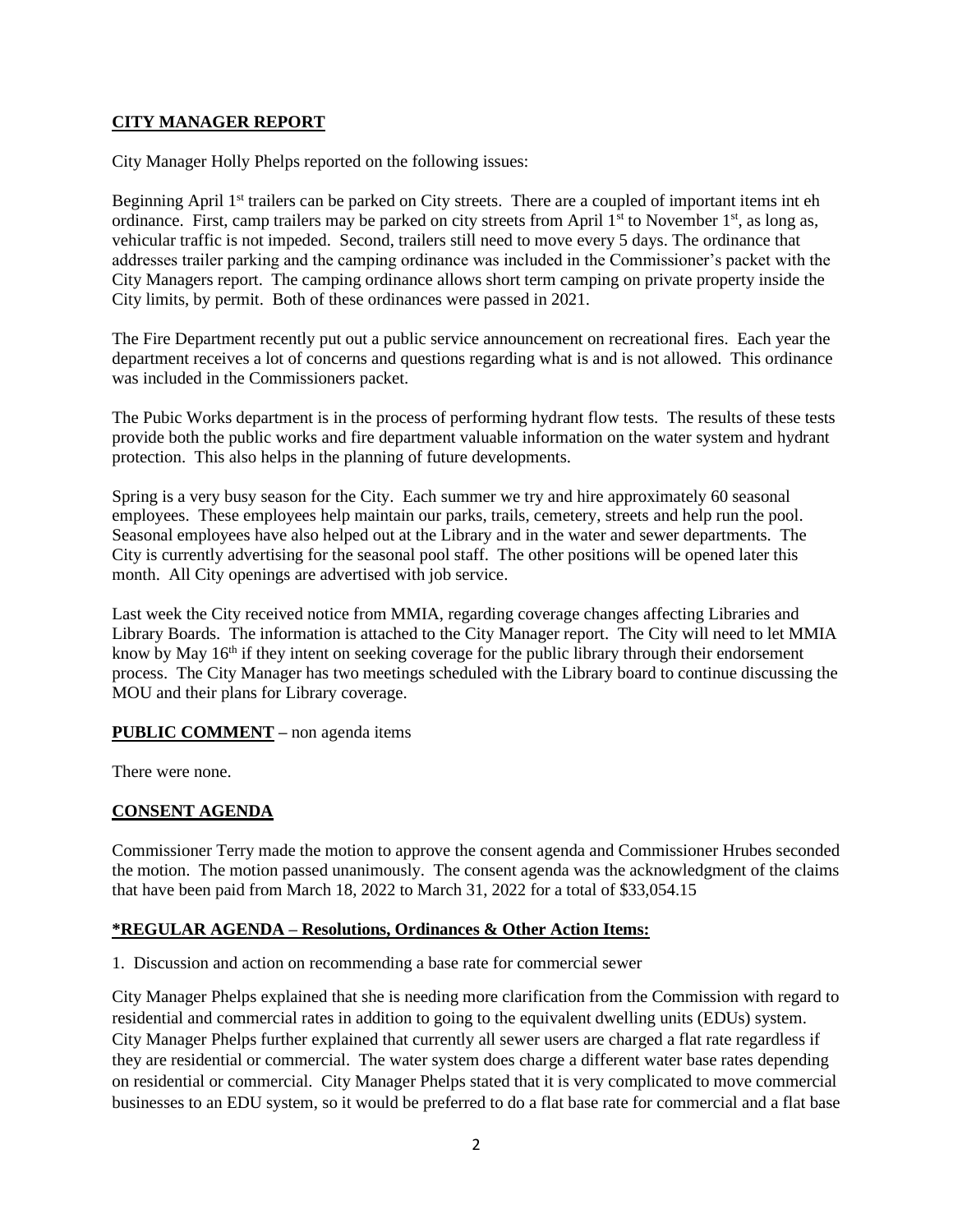rate for residential and maybe have the commercial base rate a little higher because their sewer usage is not averaged. City Manager Phelps talked briefly about other communities and thoughts on how to asses commercial. Commissioner Terry made the motion that sewer commercial base rates see an increase but not determined by EDU and Commissioner Spika seconded the motion. Commissioner Doney asked if there were any other questions from the audience and Commission. There being none, the question was called for and a role call vote was taken and the motion passed unanimously.

2. Discussion and action on entering into a Lewistown Water System Improvements Grant (Grant Agreement No. RRG-22-1864A) and authorizing the City Manager to sign the agreement

City Manager Phelps explained that this agreement is an American Rescue Plan Act (ARPA) grant for water system improvements in the amount of \$125,000. The proposed water system improvements are for main line replacements, chlorination and SCADA upgrades. Commissioner Spika made the motion to approve entering into a Lewistown Water System Improvements Grant (Grant Agreement No. RRG-22- 1864A) and authorizing the City Manager to sign the agreement and Commissioner Scotten seconded the motion. Commissioner Terry asked why on attachment B is contingency listed. City Manager Phelps answered that as part all Public Works Contracts a contingency is set aside as just in case money. Commissioner Doney asked if there were any other questions from the audience and Commission. There being none, the question was called for and a roll call vote was taken and the motion passed unanimously.

3. Discussion and action on entering into a Montana Coal Endowment Program Grant for the Lewistown Water System Improvements (Grant Agreement No. MT-ARPA-CG-23-613) and authorizing the City Manager to sign the agreement

City Manager Phelps explained that this is a Montana Coal Endowment Program Grant for the water system improvements in the amount of \$500,000. Commissioner Scotten asked that going forward the chlorination of Lewistown water is a permanent situation. City Manager Phelps answered yes, that is the case. Commissioner Terry commented that regardless the City has to chlorinate and that by doing this project the chlorination system will be much improved compared to what is currently being done and hopes that it will minimize some of the chlorination concerns. City Manager Phelps further commented that being able to monitor the water system and entering the chlorine at multiple station it should decrease the amount of chlorine used and still get to the further parts of the system. Commissioner Day made the motion on entering into a Montana Coal Endowment Program Grant for the Lewistown Water System Improvements (Grant Agreement No. MT-ARPA-CG-23-613) and authorizing the City Manager to sign the agreement and Commissioner Hewitt seconded the motion. Commissioner Doney asked if there were any other questions from the audience and Commission. There being none, the question was called for and a roll call vote was taken and the motion passed unanimously.

4. Discussion and action on approving agreement to furnish engineering services for the 2022 Lewistown Street Improvement Project

City Manager Phelps stated that the City of Lewistown has an on-call engineering services agreement in place with Robert Peccia and Associates. However, this is for some street work that the previous Public Works Director was working on. Some of the work included is the intersection behind Subway and some other potential work in the future. City Manager Phelps stated that this is a not to exceed contract for \$73,570 and is not anticipating spending that much. Commissioner Hewitt made the motion to approve agreement to furnish engineering services for the 2022 Lewistown Street Improvement Project and Commissioner Hrubes seconded the motion. Commissioner Doney asked if there were any other questions from the audience and Commission. There being none, the question was called for and a roll call vote was taken and the motion passed unanimously.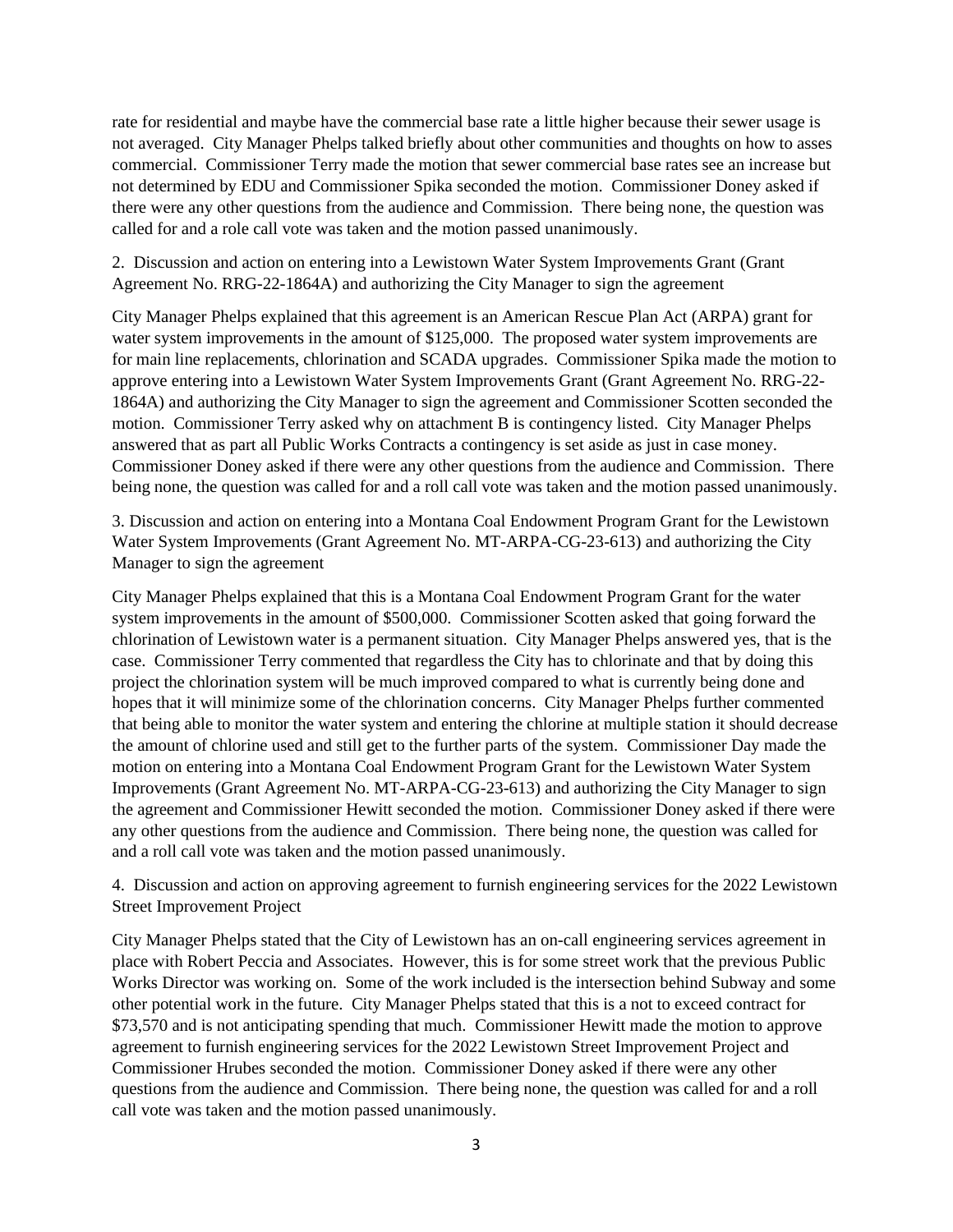5. Discussion and action approving the purchase of a police car in the amount of \$35,493.40 from a different vendor due to supply availability

City Manager Phelps commented that the availability of police vehicles has been discussed in the past due to numerous reasons. City Manager Phelps explained that the Police Department has a couple of vehicles that are beyond their usable life and are costing a lot of money in maintenance. The City Commission in September approved the purchase of two patrol vehicles from Snowy Mountain Motors. The City Attorney and Police Chief have been working with Snowy Mountain Motors to see when or if there is a delivery date. City Manager Phelps stated that Snowy Mountain Motors is hoping for an August delivery date and suggested moving forward with another vendor if the City could find one. City Manager Phelps explained that the City has been able to locate an SUV out of state and the company partners with Dana Safety who does the upfitting for the City's police vehicle. The price of the vehicle is less than the one that was approved by the Commission in September. City Manager Phelps commented that we didn't cancel the vehicle order with Snowy Mountain Motors. Discussion was held on the supply of vehicles and the police departments needs for vehicles. Commissioner Day made the motion to purchase a police vehicle in the amount of \$35,493.40 from a different vendor due to supply availability and Commissioner Hewitt seconded the motion. Commissioner Doney asked if there were any other questions from the audience and Commission. There being none, the question was called for and a roll call vote was taken and the motion passed unanimously.

6. Discussion and action on reappointing Mr. Mike Chapman to an additional four-year term on the Tax Increment Finance (TIF)/Targeted Economic Development District Board (TEDD)

City Manager Phelps explained that Mr. Mike Chapman has served on this board since inception. Mr. Chapman is active and willing to serve another term. The TIF/TEDD Board did recommend that appointment to the Commission for approval. Commissioner Hewitt made the motion to reappoint Mr. Mike Chapman to an additional four-year term on the Tax Increment Finance (TIF)/Targeted Economic Development District Board (TEDD) and Commissioner Terry seconded the motion. Commissioner Doney asked if there were any other questions from the audience and Commission. There being none, the question was called for and a roll call vote was taken and the motion passed unanimously.

7. Discussion and action on applying for the designation of an American World War II Heritage City and authorize the City Manager to sign a letter of support for the Lewistown Satellite Airfield and Norden bombsight storage shelter

City Manager Phelps explained that tonight before the Commission is a letter and an application in support of the Historic Resources Commission to make application to the Department of Interior National Park Service for designation as a World War II designation City. City Manager Phelps stated that there can only one be heritage city in each state. City Manager Phelps further stated that Lewistown qualifies because of the Lewistown Airport and their role as a B 17 training facility and the Norden bombsight was used in World War II. Mr. Zane Fulbright addressed the Commission explaining the bomb sights and what is all being considered for this designation. Commissioner Day made the motion to approve applying for the designation of an American World War II Heritage City and authorize the City Manager to sign a letter of support for the Lewistown Satellite Airfield and Norden bombsight storage shelter and Commissioner Terry seconded the motion. Commissioner Doney asked if there were any other questions from the audience and Commission. There being none, the question was called for and a roll call vote was taken and the motion passed unanimously.